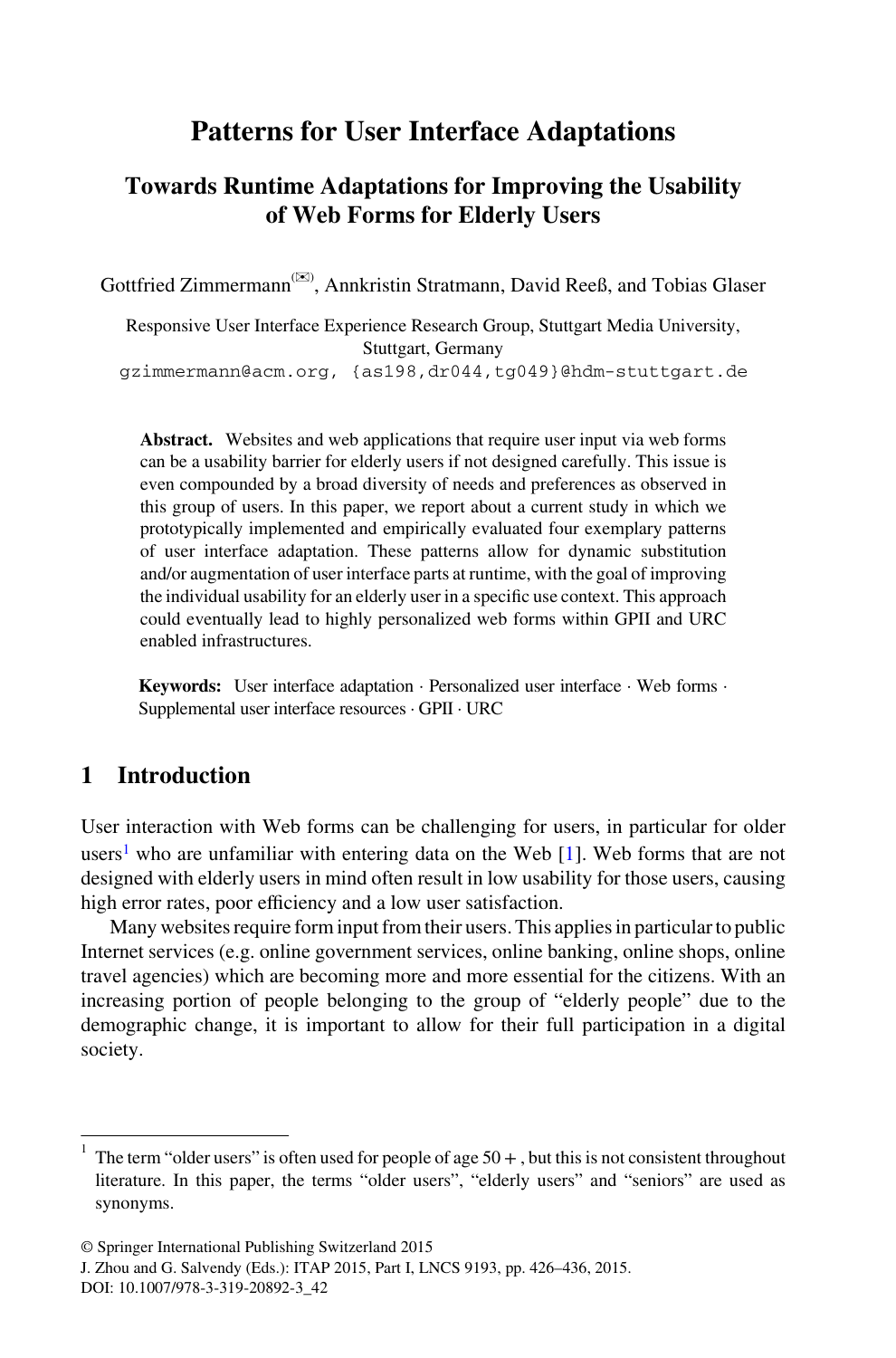<span id="page-1-0"></span>However, there are a vast number of websites that have not been designed with the needs of senior citizens in mind. Also, many web designers and developers are currently working on Internet services of the future, but do not have the knowledge and expertise to design them in a senior-friendly way. Is it possible to repair the existing online services with regard to their usability for elderly persons? Can we do so in a well-structured approach, driven by patterns of replacement and/or substitution, even at runtime?

Older adults are quite diverse in their digital interface preferences and needs [\[2](#page-9-0)]. The diversity is caused by factors such as their previous technical education and experiences, and their attitudes, but also by their abilities (in particular cognitive, motor, seeing, hearing) which may be affected by age [[3\]](#page-9-0). Therefore, older users should not be understood as *one* coherent user group, as represented by one persona only.

A "one size fits all" approach would not be adequate for meeting the needs of elderly users. Therefore, the Global Public Inclusive Infrastructure (GPII) [\[4](#page-9-0)] promotes a "one size fits one" approach in which a user interface is adapted based on the needs and preferences of an individual user. Nevertheless, it is useful to investigate candidate patterns of user interface adaptation with regard to how many users could potentially benefit from them. In this paper, we focus on patterns that could be applied on Web forms at runtime to cater for "quick fixes" to improve the personal experience of a particular user.

The remainder of this paper is structured as follows: Sect. 2 provides an overview of existing guidelines on the design of web forms for older users. In Sect. [3](#page-2-0), we briefly explain the concept of user interface adaptations at runtime for the purpose of improved usability. Section [4](#page-3-0) proposes some exemplary patterns of user interface adaptations that could be applied on Web forms, and reports about empirical findings of a study on these patterns. Finally, we provide conclusions in Sect. [5](#page-8-0), and relate the study's results to the future of user interface adaptations.

#### **2 User Interface Guidance on Web Forms for Older Adults**

The American Association of Retired Persons (AARP) published a literature review on designing web sites for older adults in 2004 [[3\]](#page-9-0). This literature review and some followup empirical research [[5\]](#page-9-0) resulted finally in 20 high-level heuristics (broken down into checklist items) for "understanding older adults as web users" [\[6](#page-9-0)]. Among them, the heuristics on using task-relevant and familiar images for buttons (checklist items 2.5 and 2.6), and on avoiding scrolling lists (checklist item 4.3) relate to our pattern on using push-buttons vs. drop-down menus (see Sect. [4.1\)](#page-4-0). The heuristic on descriptive error messages (checklist item 7.1) contributes to our pattern on validation on submit vs. validation on input field (see Sect. [4.2](#page-4-0)). Also, the advice on making pages look clean and well organized as opposed to being cluttered or busy (checklist item 13.1) is relevant for our pattern on the display of help text (see Sect. [4.4](#page-5-0)).

Kurniawan and Zaphiris structured existing guidelines on web design for older people in eleven categories containing a total of 38 guidelines [\[7](#page-9-0)]. Among them, the guidelines on simple and meaningful icons (H2.3) and on avoiding pull-down menus (H3.4) are a direct input for our pattern on using drop-down menus vs. push-buttons (with graphical symbols) (see Sect. [4.1](#page-4-0)). The advice on simple and easy-to-follow error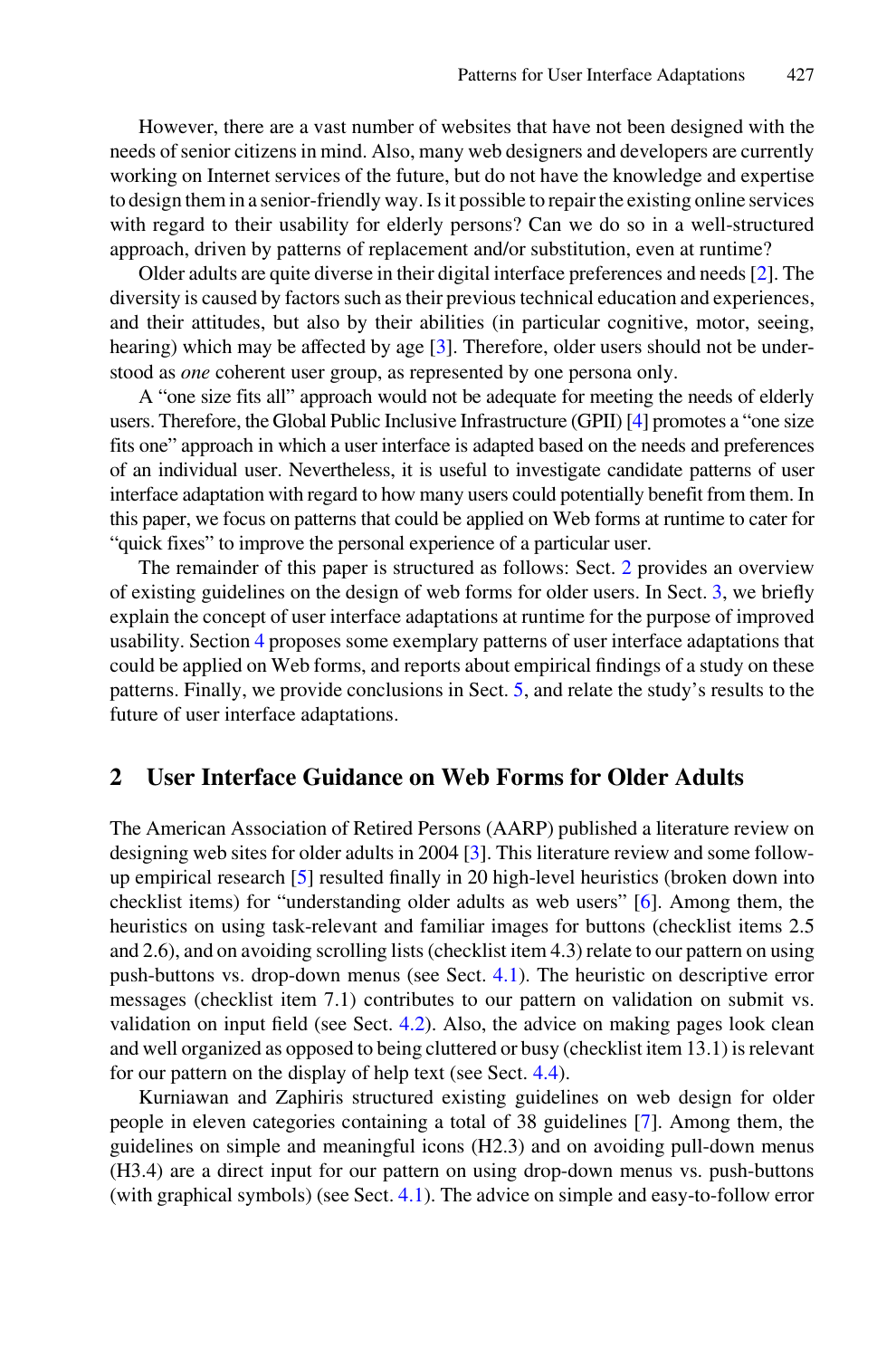<span id="page-2-0"></span>messages is reflected in our pattern on validation on submit vs. validation on input field (see Sect. [4.2](#page-4-0)).

The National Institute on Aging in the United States has released their own set of guidelines for making websites "senior friendly" [\[8](#page-9-0)]. Among them, the guidance on using the same symbols and icons throughout a website (under the layout category) is relevant for our pattern on using drop-down menus vs. push-buttons (with graphical symbols) (see Sect. [4.1](#page-4-0)).

Pernice et al. [[1\]](#page-9-0) developed 106 design guidelines for "seniors citizens on the web", based on quantitative research. Their advice on presenting error messages clearly (guidelines 34) relates to our pattern on validation on submit vs. validation on input field (see Sect. [4.2\)](#page-4-0). The guideline on showing only pictures that are clear or can be easily zoomed in is reflected in our pattern on making images available in enlarged format (see Sect. [4.2](#page-4-0)). The advice on being forgiving of errors in forms is a direct input for our pattern on validation on submit vs. validation on input field (see Sect. [4.2\)](#page-4-0). While Pernice et al. do not completely discourage designers from using drop-down menus in general, they remind designers of the difficulties that could come with them for older users (guideline 92). Considering their guidance on ensuring that images are easy to see (guideline 53), our pattern on using drop-down menus vs. push-buttons (with graphical symbols) can be seen as a natural application of these guidelines (see Sect. [4.1](#page-4-0)).

Almost all guidelines emphasize that their application will make websites easier to use for all users, not only for older users. In particular, Chadwick-Dias et al. [[9\]](#page-9-0) report about a study in which performance improved significantly for both older and younger users when a website was redesigned to accommodate the usability issues that older users had.

## **3 Dynamic User Interface Adaptations**

We postulate that it is possible to improve usability of Web forms for elderly users by applying dynamic adaptations on its presentation, structure and content. The adaptations could be performed at runtime, based on previously identified replacement and augmentation patterns. For example, one of the replacement patterns we investigated is to replace a drop-down menu with text entries by a set of push-buttons with graphical symbols. We assumed that elderly users prefer the set of graphical push-buttons because here they see their choices more plainly, without having to click on a small button to open a list of text entries. The result of the investigation on this and other patterns is presented in Sect. [4](#page-3-0).

In [\[10](#page-9-0)], a framework for the development of fully adaptive user interfaces is presented, consisting of the following six steps:

- 1. *User Interface Modeling.* An abstract user interface is modeled (development time).
- 2. *Default User Interface Design.* A default user interface is designed, based on the abstract user interface model (development time).
- 3. *Supplemental User Interface Design.* Supplemental user interfaces for specific contexts of use are designed, based on the abstract user interface model (between development time and runtime).
- 4. *Context of Use Instantiation.* At runtime, a context of use is identified, including concrete values for a user model, a platform model and an environment model.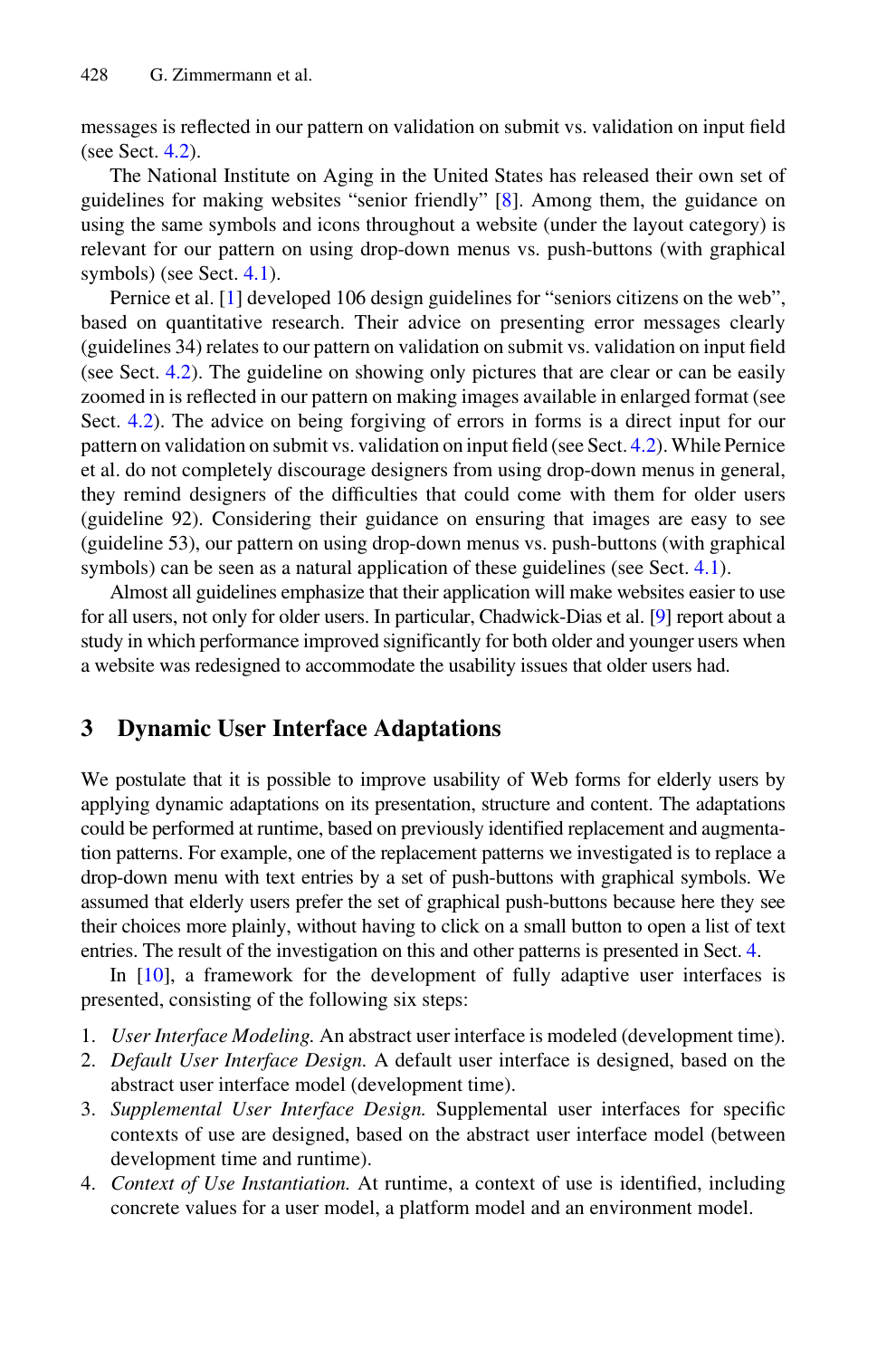- <span id="page-3-0"></span>5. *User Interface Accommodation (System*-*Driven).* The system dynamically adapts its user interface to be tailored for the concrete context of use (at runtime). Dynamic adaptations can use the supplemental user interface components of step 3 (this is called *user interface integration*) or just "tweak" some aspects of the user interface, e.g. font size or mouse speed (this is called *user interface parameterization*).
- 6. *User Interface Customization (User*-*Driven).* The user requests the system to adapt its user interface along pre-defined options. This can happen through user interface integration and/or user interface parameterization at runtime.

In this 6-step framework, patterns for improving the usability would be prepared in step 3 (supplemental user interface design), and would be applied either automatically as part of step  $5$  or – on user request – as part of step 6. In case of automatic (systemdriven) pattern application (step 5), the system would first check the given context of use (step 4) and whether the application of the pattern is likely to improve the usability. This could potentially involve a matchmaker [\[11](#page-9-0)] for finding best adaptation candidates for the concrete context of use, and potential user interface adaptation patterns. These patterns could be provided as a pool of supplemental user interface resources (step 3) and possible parameters for user interface parameterization. In case the user requests the adaptation along a pre-defined pattern (step 6), this would be stored in the user model part of the context of use, so that the system would remember the user's preferred pattern for the upcoming interaction sessions.

MyUI [\[12](#page-10-0)] is a pattern-based system for user interface adaptations. It automatically generates a user interface at runtime, based on an abstract user interface description borrowing elements from state machine diagrams (called *abstract application interac‐ tion model)*. MyUI lacks a possibility for designers to hand-craft a user interface (step 2 of the 6-step framework) which is usually an important aspect for today's design processes. Also, designers and developers are usually not familiar with the development of abstract user interface models based on state machines, and prefer imperative approaches. Nevertheless, MyUI's adaptation patterns have influenced our thinking about dynamic adaptions for elderly Web users.

For other work related to user interface adaptations, refer to [[10\]](#page-9-0).

## **4 Exemplary Patterns of User Interface Adaptations**

As described in Sect. [2](#page-1-0), there are a large number of design guidelines available on how to make websites and web applications easy to use for older users. Many of these guidelines are supported by empirical data. However, we wanted to make the case for partic‐ ular patterns of dynamic adaptations that could be run automatically to make web forms easier to use for an elderly individual. These should be applicable even when the author of the web form did not consider the needs and preferences of older users at all. Therefore, we decided to prototypically implement a selection of four substitution/augmentation patterns of which most are based on or related to existing guidelines (see Sect. [2\)](#page-1-0). The prototype was implemented with Axure RP.<sup>2</sup>

<sup>2</sup> <http://www.axure.com/>.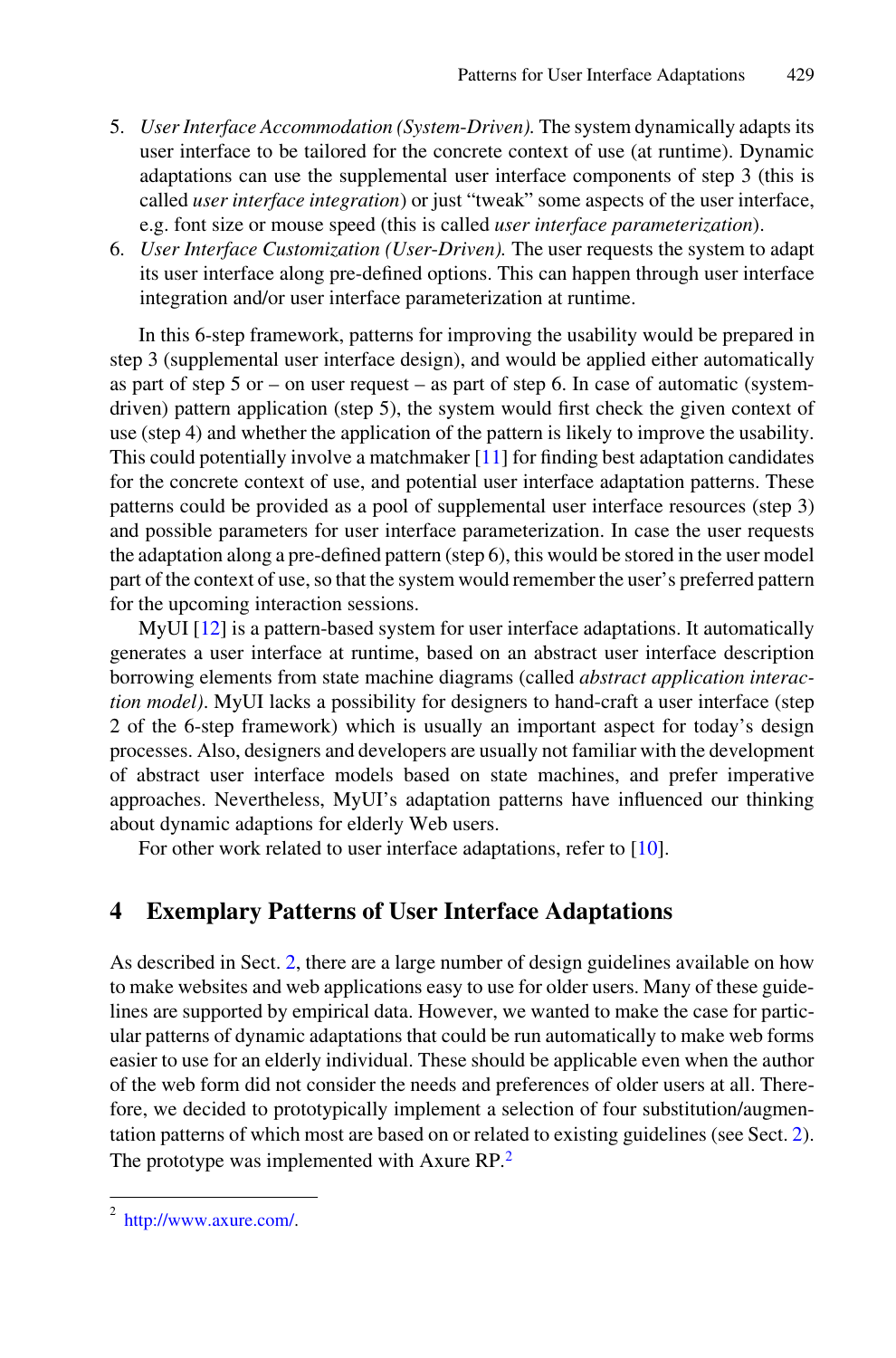<span id="page-4-0"></span>In a study with desktop computers, we tested these patterns on acceptance for older adults. We had a total of 15 subjects (4 women, 11 men), aged between 64 and 84. We asked them for their experience with computers and the Internet. 10 subjects had already used computers in their workplace, 13 had used emails for communication, and 9 had already ordered a product in an online shop. During our observations, we noticed that 10 of the subjects used the tab key to navigate between input fields, which is an indication that they were quite familiar with the web and its forms.

Every subject got the same set of tasks:

- 1. Search for a specific product (sweater or t-shirt).
- 2. Put two pieces of the product in size "M" into the shopping cart.
- 3. Proceed with the payment process.
- 4. Enter name and address for delivery.
- 5. Pick a delivery method.
- 6. Pay with a credit card (a "faked" MasterCard was given to the user for this purpose).

In this set of tasks, we exposed the participants to four patterns of user interface adaptation, each coming in two versions (see subsections 4.1[–4.4\)](#page-5-0). For example, we had them order a sweater, whereby they had to choose the size from a drop-down menu (version A). After that, they had to order another sweater, this time selecting the size from a set of push-buttons with graphical symbols and letters for the different sizes (version B). We varied the order of version A and version B between subjects to counterbalance possible learning effects. At the end of the test, we collected feedback from the users on the different versions of the patterns.

The following subsections describe the patterns and the pertaining results of the empirical study.

#### **4.1 Drop-Down Menu vs. Push-Buttons**

In general, expandable menus that require a user action to open are often considered an issue for older users (see Sect. [2\)](#page-1-0). This can be attributed to dexterity issues and cognitive difficulties. The menu choices are hidden and become only visible after clicking on a small button at the right of the drop-down menu field. Obviously, this is also an issue for users of touchscreen devices since it is hard to hit the "open menu" button with the finger. Also, if the user is not familiar with a drop-down menu, they may not know how to open it.

In our study, we contrasted drop-down menus with text items to sets of push-buttons, for selection of size and number of shopping items. In the choice of size, we also added the letter "S", "M" or "L" on top of the symbol to make their meanings more obvious (see Fig. [1\)](#page-5-0).

The seniors' feedback was not completely uniform. Some commended the ease of recognizing and selecting the pictograms in version B, whereas others – being aware of their computer expertise – thought the pictograms were inappropriate and made them feel like analphabets or children. Also, some wanted to have a text input field for the number of items, so they would not be restricted to the values 1, 2 and 3.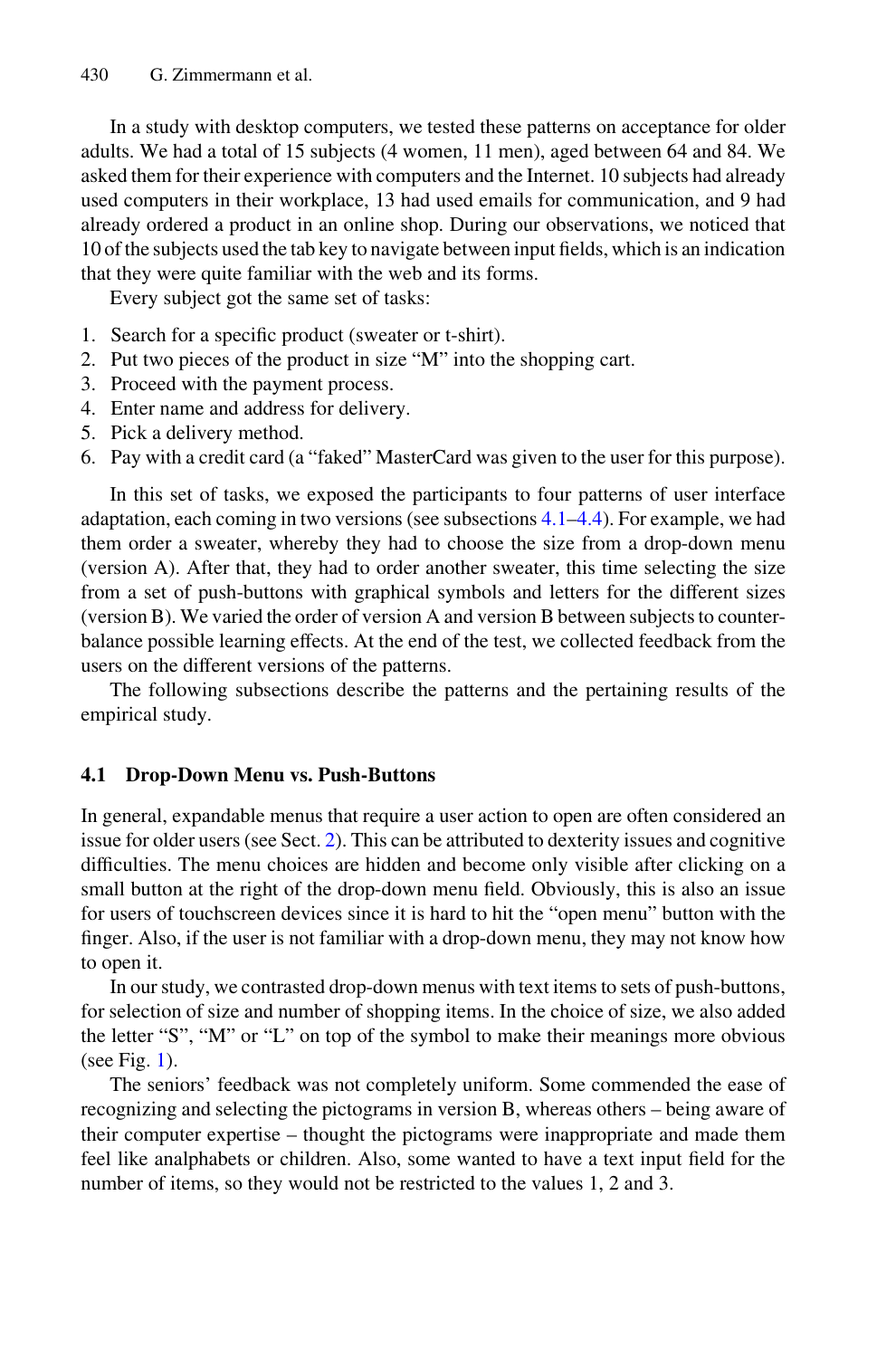<span id="page-5-0"></span>

**Fig. 1.** Version A (left) and version B (right) of the pattern "drop-down menu vs. push-buttons", implemented as part of a product page. In version A, size and number of items must be selected from a drop-down menu. In version B, push-buttons are shown for size and number.

#### **4.2 Make Images Available in Enlarged Format**

In many online shops it is already customary to have high-resolution versions of images available upon demand (often triggered by clicking on a magnifier glass icon in the upper left of the image). While the image file may only be available in low resolution – if the author of the web page did not bother to provide different versions of the image – a system could always add an "enlarge image" function at runtime. Once activated, this function would display the image on a larger area by stretching (e.g. in a popup window, see Fig. [2\)](#page-6-0). For many users – in particular those with low vision – the fact that the large image version is not rendered in high resolution would be a minor problem, as long as the image is enlarged.

Most participants found that the possibility of enlarging the product images improves the website's ease of use. Many senior users were already familiar with this functionality due to its widespread use in online shops. Some even wanted to have multiple views on the items, e.g. from different perspectives, or have selected areas of the image magnified.

#### **4.3 Validation on Submit vs. Validation on Input Field**

Clear and descriptive error messages are an important aspect of senior-friendly websites (see Sect. [2](#page-1-0)). A related aspect is the timing of warnings in case of invalid form input. The user may be alerted to validation errors only after they have filled out and submitted the complete form (pattern version A), or they may get a message right away when they have left an input field with invalid content (version B). Figure [3](#page-6-0) shows our prototypical implementation of this pattern, in both versions.

All participants were either pleased with the validation of input fields upon focus change (version B), or had a neutral opinion. One user appreciated the direct feedback – or better in this case the absence of a negative feedback – as a kind of reward for a doing a good job. The validation upon submit (version A) caused confusion for some elderly users since they did not immediately understand what the problem was and what they had to do to be able to move on.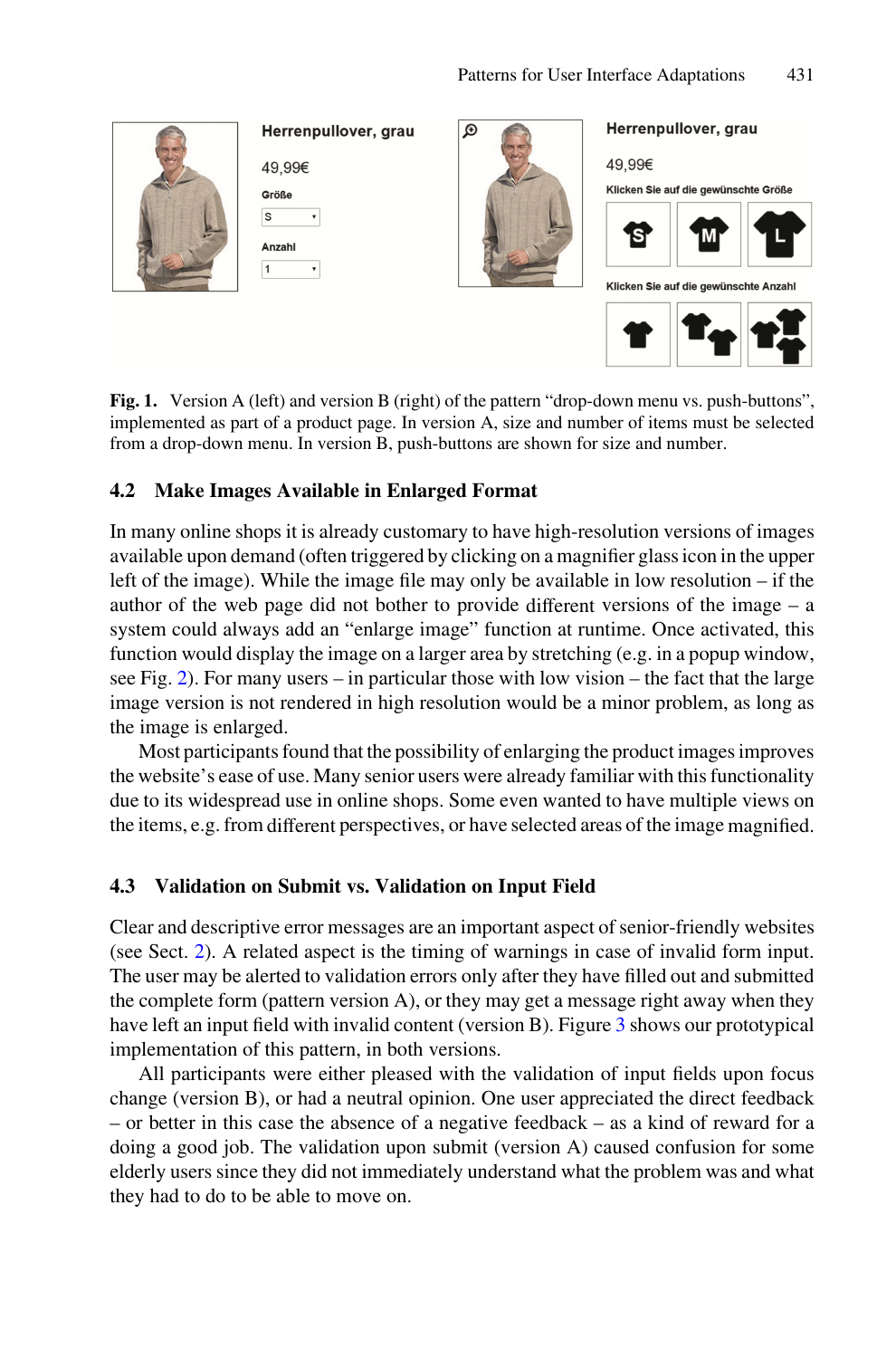<span id="page-6-0"></span>

**Fig. 2.** Version B of the pattern "make images available in enlarged format". On every product image, a magnifier class with a '+' sign is superimposed in the upper left corner. If the user clicks on it, a large image version is displayed in a popup. Note that version A (no screenshot included) has no magnifier glass on images, and the user cannot request an enlarged image version.

| Vorname      | ℯ | Bitte geben Sie einen Vornamen an. | Vorname                        | Bitte geben Sie einen Vornamen an. |
|--------------|---|------------------------------------|--------------------------------|------------------------------------|
| Nachname     |   |                                    | Nachname                       |                                    |
| Zimmermann   | B |                                    |                                |                                    |
|              |   |                                    | Tragen Sie Ihren Nachnamen ein |                                    |
| Postleitzahl |   |                                    | Postleitzahl                   |                                    |
| ❸<br>70569   |   |                                    |                                |                                    |

**Fig. 3.** Version A (left) and version B (right) of the pattern "Validation on submit vs. validation on input field". In both versions, the user did not enter their first name. In version A, the red validation message is only shown after the user has pressed the "submit" button (not included in the screen shot). In version B, the user is alerted to the error as soon as they set the focus to the next field.

## **4.4 Display of Help Text**

Help texts for web forms can be presented to the user in various ways. Some websites display hints and help texts openly, others on the press of a button. Recently, some websites have provided hints as "placeholders" in input fields, but unfortunately a placeholder text disappears as soon as the user sets the focus in the field. On the other hand, hints and help texts may clutter the screen and distract the user (see Sect. [2](#page-1-0)).

In our fourth pattern, we implemented two versions of help text display for input fields. In version A, the help text appears below the input field when the user clicks on a button with a question mark ('?'). The button is placed to the right of the input field.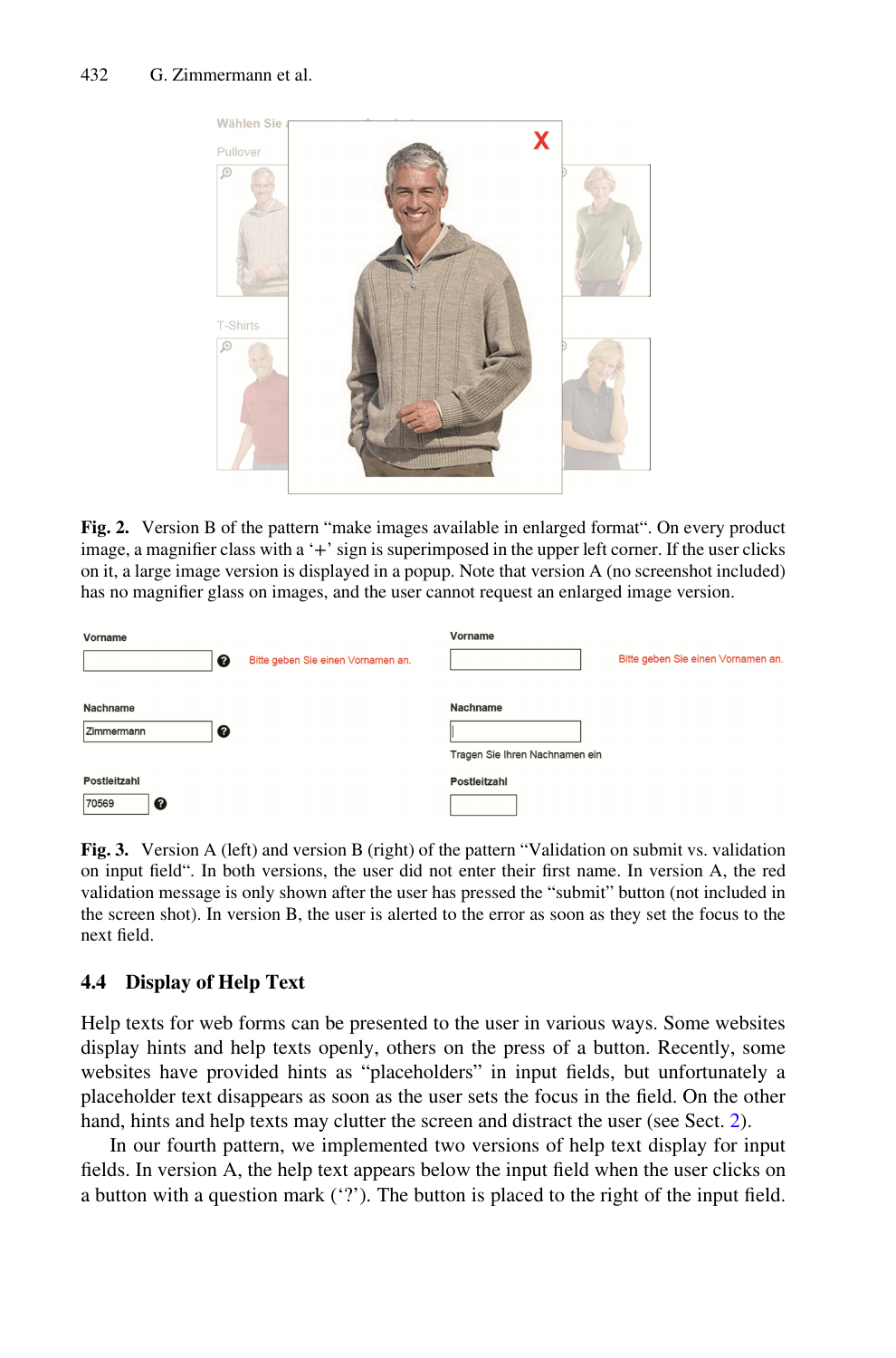The help text disappears again when the user leaves the input field. In version B, the help text is shown automatically when the user sets focus to the input field, and disappears when the user leaves the input field (see Fig. 4).

Most users did not notice the help texts, neither for version A nor for version B. When asked for feedback, they deemed the input for name and address fields as trivial and not requiring any hints beyond the label. However, they appreciated help for more complex input fields such as the expiration date of the credit card. Here, they wished a permanent display of help text that would not disappear when moving away from the input field (as opposed to both versions implemented in our prototype), e.g. in the form of a long label.

#### **4.5 General Observations**

Aside from the assessment of the four patterns for user interface adaptation, the study brought about some other findings that could potentially be used in automatic user inter‐ face adaptations.

In general, participants had problems in recognizing that they needed to scroll vertically to get to the screen elements "below the fold". This problem is a common finding and reflected in various guidelines (see Sect. [2](#page-1-0)). An adaptation system could automatically break up one page into multiple pages to avoid the need for scrolling.

A related problem occurs when – upon a submit operation – error messages are displayed in a part of the screen that is currently not visible due to scrolling. This could be avoided by automatic scrolling or – even better – by validating upon leaving an input field rather than upon submit (cf. Sect. [4.3\)](#page-5-0).

When filling out web forms, many participants used either all-capital characters or all-small characters in their typing. An adaptation system should be tolerant to this practice, and could further automatically correct the character case where appropriate.

The division of first name and surname into two input fields was unnatural for some participants. They entered their full name into the field for the first name, and noticed their mistake when they got to the next input field (requesting the surname). The same occurred with the input fields for street name and house number, and with the input fields for the expiration date of the credit card (month and year). An adaptation system could recognize these user input mistakes and automatically split the input and distribute its pieces into the appropriate fields.

| <b>Postleitzahl</b>               | Postleitzahl                      |  |
|-----------------------------------|-----------------------------------|--|
|                                   |                                   |  |
| Tragen Sie Ihre Postleitzahl ein. | Tragen Sie Ihre Postleitzahl ein. |  |
| <b>Stadt</b>                      | <b>Stadt</b>                      |  |
| Ø                                 |                                   |  |

**Fig. 4.** Version A (left) and version B (right) of the pattern "display of help text". In both versions, input fields for the ZIP code and the city are displayed, and a hint is shown under the first input field: "Enter your ZIP code". In version A, the hint is shown upon pressing a '?' button. In version B, the hint is always shown when the focus is on the input field.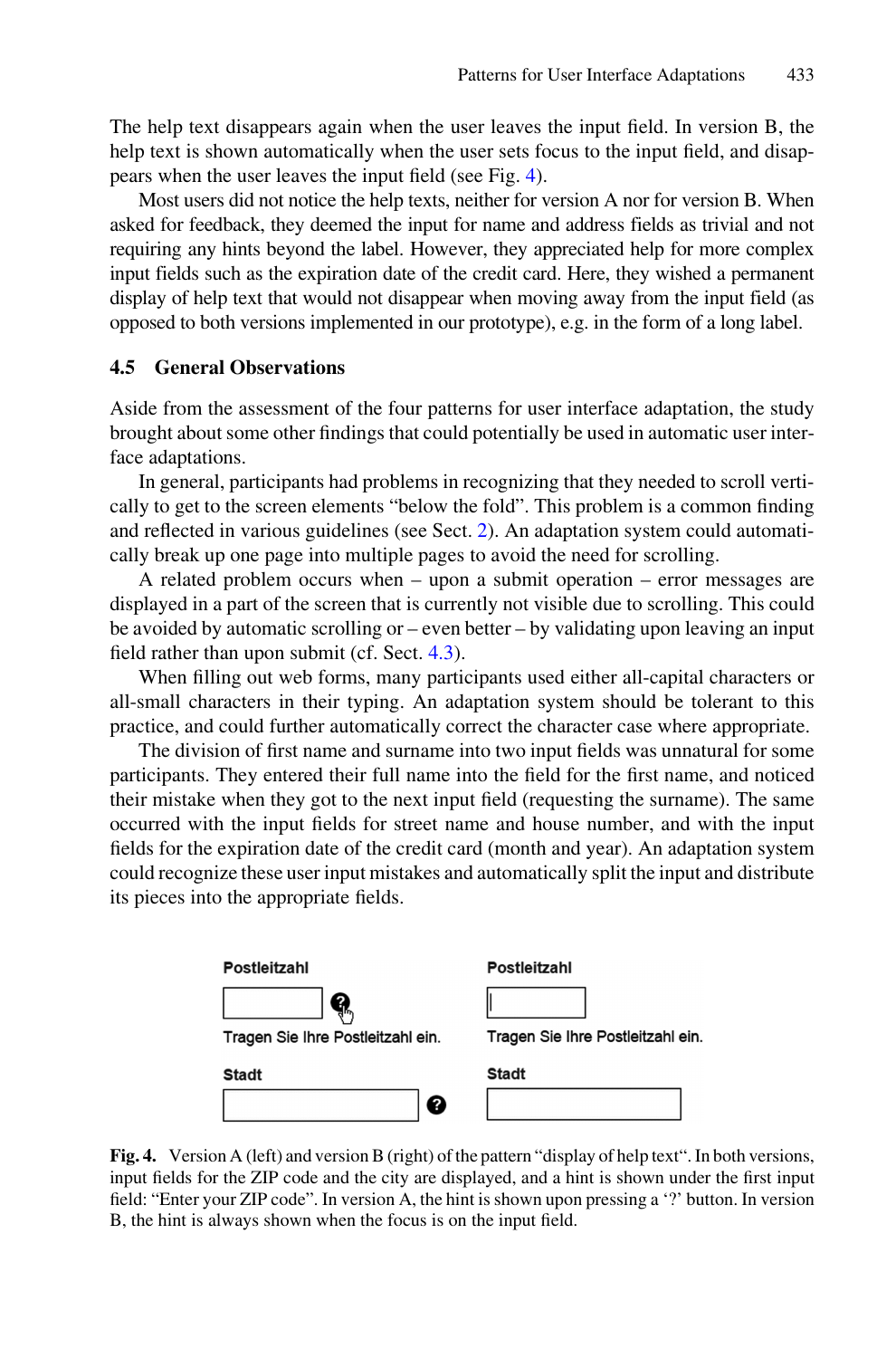<span id="page-8-0"></span>On typing their email address, many seniors typed a comma (',') instead of a dot ('.') due to vision and dexterity problems. This mistake could also be automatically corrected.

For the credit card, some participants entered its number in blocks of 4 digits, with spaces between the blocks. In fact, this allows for easier reading and double-checking of the number. An adaptation system could offer separate input fields for each block, and automatically jump to the next block when a block is full.

A frequent issue for the senior users was the entry of the 3-digit card validation code which they were not familiar with. An adaptation system could provide additional guidance for this input field on request, for example by a photo explaining where this code can be found on a real credit card.

Some participants did not have an email address. Therefore, an alternative contact for clients should be offered (e.g. a phone number), and the email address field should not be a mandatory field. While this problem cannot be easily fixed at runtime, it could be part of guidelines for web authors.

## **5 Conclusions and Outlook**

The findings of this paper relate to the concepts of the Global Public Inclusive Infrastructure (GPII) [[4\]](#page-9-0), and the Universal Remote Console (URC) framework [\[13](#page-10-0)]. We have identified four exemplary patterns that can facilitate the dynamic personalization of Web forms at runtime. This approach fits well within the framework of fully contextsensitive user interfaces  $[10]$  $[10]$ , in particular for the steps on "user interface accommodation (system-driven)" (step 5) and on "user interface customization (user-driven)" (step 6) (cf. Sect. [3\)](#page-2-0). As always, the user should be in control over the adaptations performed, even though the system may anticipate and propose specific adaptation patterns.

It is important to note that for many adaptations at runtime, the author does not need to be involved. In fact, all exemplary adaptation patterns presented in this paper could be achieved in a fully automated fashion and facilitated by third-party authors providing supplemental user interface resources before runtime. Supplemental resources for personalization can be deployed through an online resource server [\[14\]](#page-10-0) if the basic structure and abstract content of the user interface is known before runtime. Of course, the provision of supplemental user interface resources has significant security implications. Care needs to be taken for such a framework to prevent from malware sneaking in through the door of "supplemental resources".

None of the patterns that we investigated had a clearly superior version that would be preferred by a majority of users. Instead, this study confirms the findings of others that elderly users are a rather heterogeneous audience with a broad diversity of needs and preferences (see Sect. [2\)](#page-1-0). The group of elderly users makes a strong case for the concept of personalized adaptations on user interfaces, as facilitated by the GPII and URC frameworks. Therefore, the question resulting from this study is not which version to implement for an adaptation pattern, but rather to allow for all versions to be available as possible adaptations for a user interface. That way a suitable version can be selected and instantiated at runtime, driven by the actual context of use, including the user's personal needs and preferences.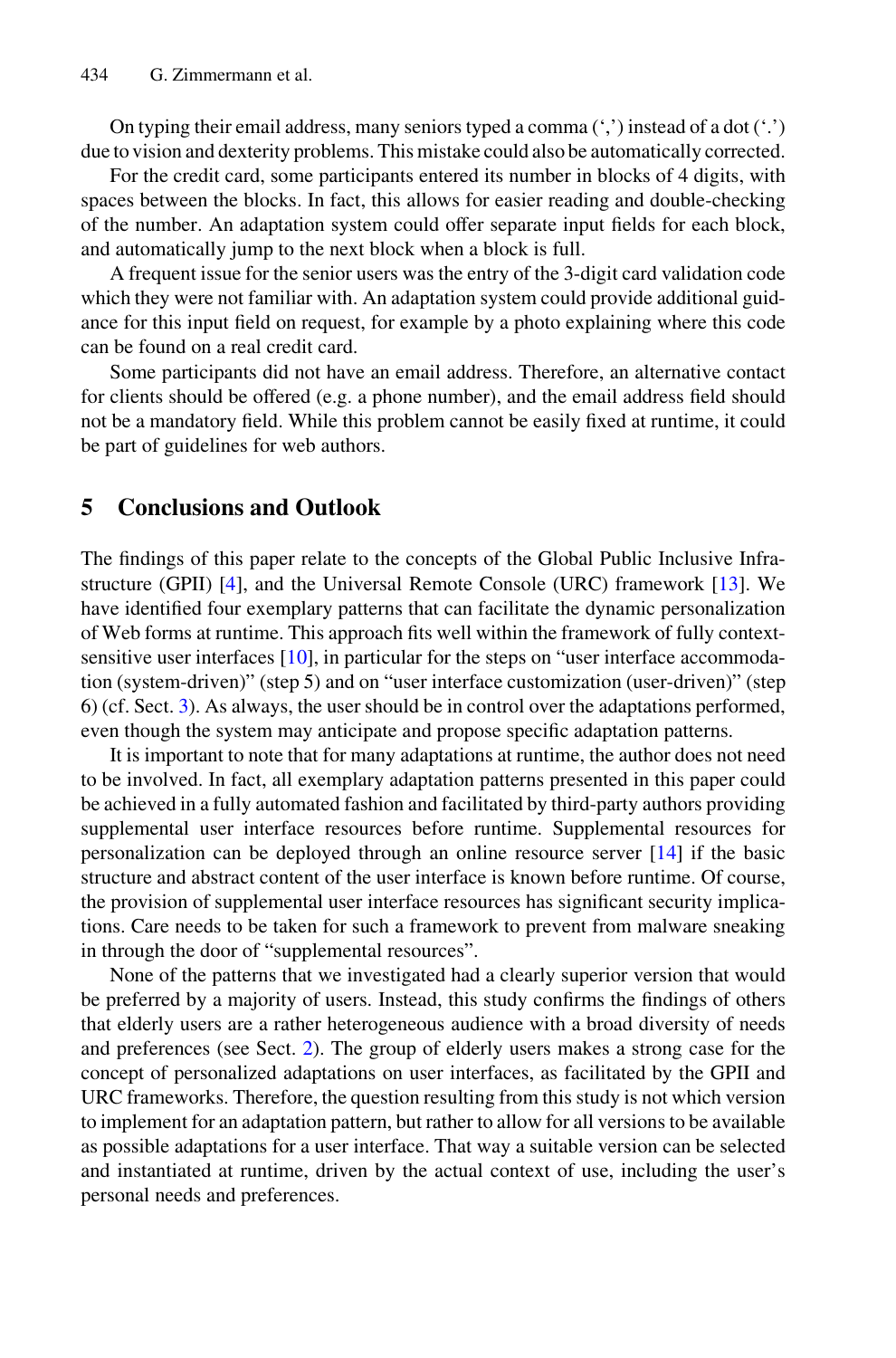<span id="page-9-0"></span>**Acknowledgments.** We thank Dr. Ulrich Schloz for his kind support in facilitating the user tests with seniors from the association "Senioren Online" in Reichenbach, and from the association "Arbeitsgemeinschaft Mikroprozessor und Minicomputer" in Stuttgart. We also thank the nursing home "Seniorenzentrum am Rosengarten" in Bondorf for their support and participation in the user tests.

The research leading to these results has received funding from the European Union Seventh Framework Programme (FP7/2007-2011) under the grants 289016 (Cloud4all) and 610510 (Prosperity4All). This publication reflects only the authors' views and the European Union is not liable for any use that may be made of the information contained herein.

### **References**

- 1. Pernice, K., Estes, J., Nielsen, J.: Senior Citizens on the Web, 2nd edn., Research report by Nielsen Norman Group. <http://www.nngroup.com/reports/senior-citizens-on-the-web/>. Accessed 2013
- 2. Gregor, P., Newell, A.F., Zajicek, M.: Designing for dynamic diversity: interfaces for older people. In: Proceedings of the Fifth International ACM Conference on Assistive Technologies, pp. 151–156. ACM, New York. doi[:10.1145/638249.638277](http://dx.doi.org/10.1145/638249.638277) (2002)
- 3. Redish, J., Chisnell, D.: Designing web sites for older adults: a review of recent research, AARP. [http://assets.aarp.org/www.aarp.org\\_/articles/research/oww/AARP-LitReview2004.pdf](http://assets.aarp.org/www.aarp.org_/articles/research/oww/AARP-LitReview2004.pdf). Accessed 14 December 2004
- 4. Vanderheiden, G., Treviranus, J., Markus, K., Clark, C., Basman, A.: The global public inclusive infrastructure, Cloud4all and Prosperity4all. Assistive Technology: From Research to Practice, vol. 33, pp. 417–422. Presented at the AAATE 2013. IOS Press Ebooks, Villamoura, Portugal. doi[:10.3233/978-1-61499-304-9-417](http://dx.doi.org/10.3233/978-1-61499-304-9-417) (2013)
- 5. Chisnell, D., Redish, J.: Designing web sites for older adults: expert review of usability for older adults at 50 web sites, AARP. <http://www.redish.net/images/stories/PDF/AARP-50Sites.pdf>. Accessed 1 February 2005
- 6. Chisnell, D., Redish, J., Lee, A.: New heuristics for understanding older adults as web users. Tech. Commun. **53**(1), 39–59 (2006)
- 7. Kurniawan, S., Zaphiris, P.: Research-derived web design guidelines for older people. In: Proceedings of the 7th International ACM SIGACCESS Conference on Computers and Accessibility, pp. 129–135. ACM, New York. doi:[10.1145/1090785.1090810](http://dx.doi.org/10.1145/1090785.1090810) (2005)
- 8. NIA:. Making your website senior friendly. National Institute on Aging, March 2009. [http://](http://www.nia.nih.gov/health/publication/making-your-website-senior-friendly) [www.nia.nih.gov/health/publication/making-your-website-senior-friendly](http://www.nia.nih.gov/health/publication/making-your-website-senior-friendly). Accessed 15 August 2014
- 9. Chadwick-Dias, A., McNulty, M., Tullis, T.: Web usability and age: how design changes can improve performance. In: Proceedings of the 2003 Conference on Universal Usability, pp. 30–37. ACM, New York. doi:[10.1145/957205.957212](http://dx.doi.org/10.1145/957205.957212) (2003)
- 10. Zimmermann, G., Vanderheiden, G.C., Strobbe, C.: Towards deep adaptivity a framework for the development of fully context-sensitive user interfaces. In: Stephanidis, C., Antona, M. (eds.) Universal Access in Human-Computer Interaction Design and Development Methods for Universal Access, pp. 299–310. Springer International Publishing, Heidelberg (2014)
- 11. Loitsch, C., Stiegler, A., Strobbe, C., Tzovaras, D., Votis, K., Weber, G., Zimmermann, G.: Improving Accessibility by Matching User Needs and Preferences. In: Assistive Technology From Research to Practice, pp. 1357–1365. IOS Press, Vilamoura. doi: [10.3233/978-1-61499-304-9-1357](http://dx.doi.org/10.3233/978-1-61499-304-9-1357) (2013)